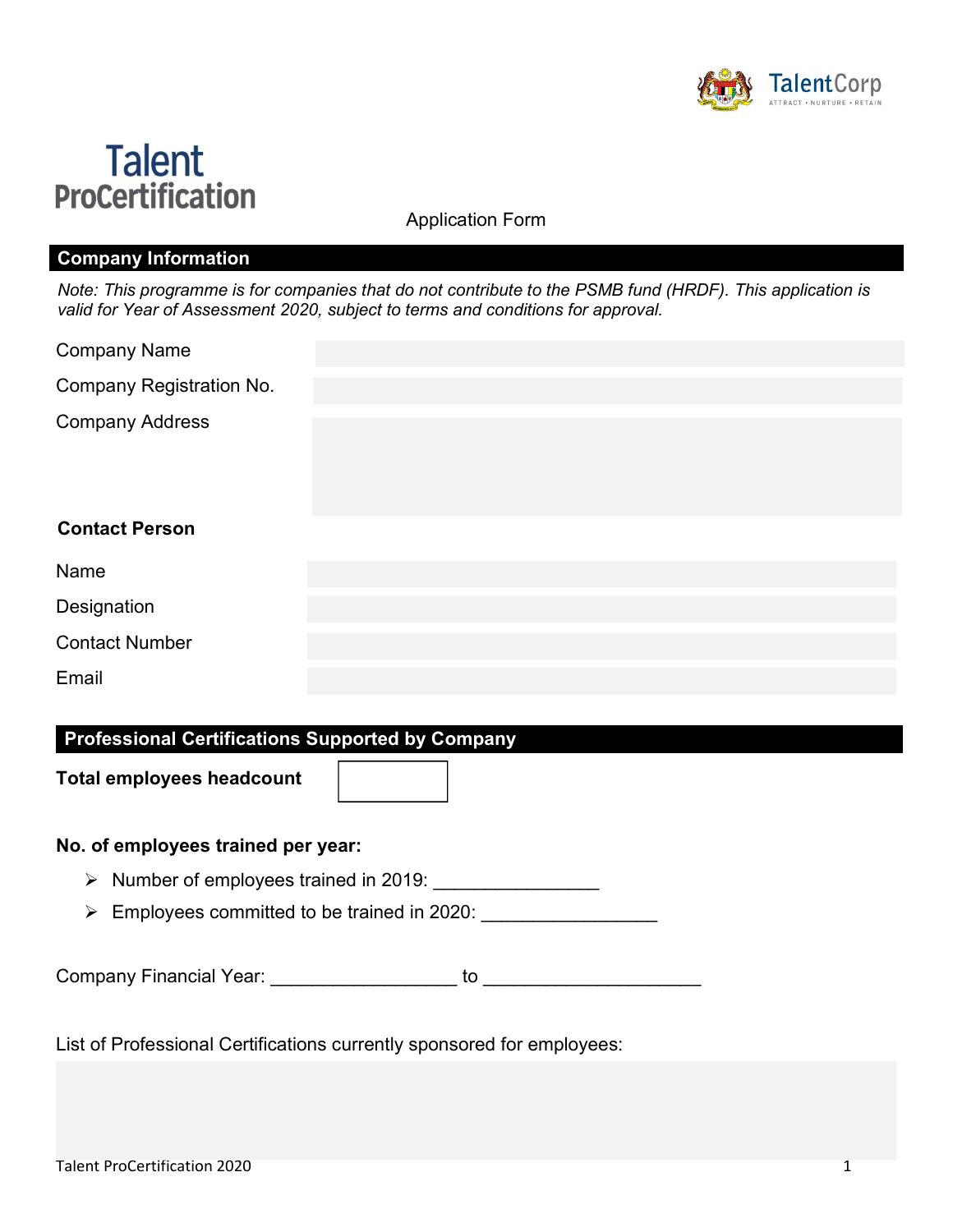

Details of company's funding (Provide details on company's support: e.g. full/partial monetary sponsorship, time off for classes, exam leave, etc.)

#### Enhancements to the Professional Certification Supported by Company

With the tax incentive, how do you plan to increase your investment in training your employees? (Please tick wherever applicable and provide the details.)

| $\Box$ Sponsor more employees to pursue professional certification programmes. |  |  |  |
|--------------------------------------------------------------------------------|--|--|--|
|                                                                                |  |  |  |

☐ Increase monetary support for professional certifications.

 $\Box$  Support employees in other professional certifications.

☐ Increase sponsorship for employees pursuing professional certifications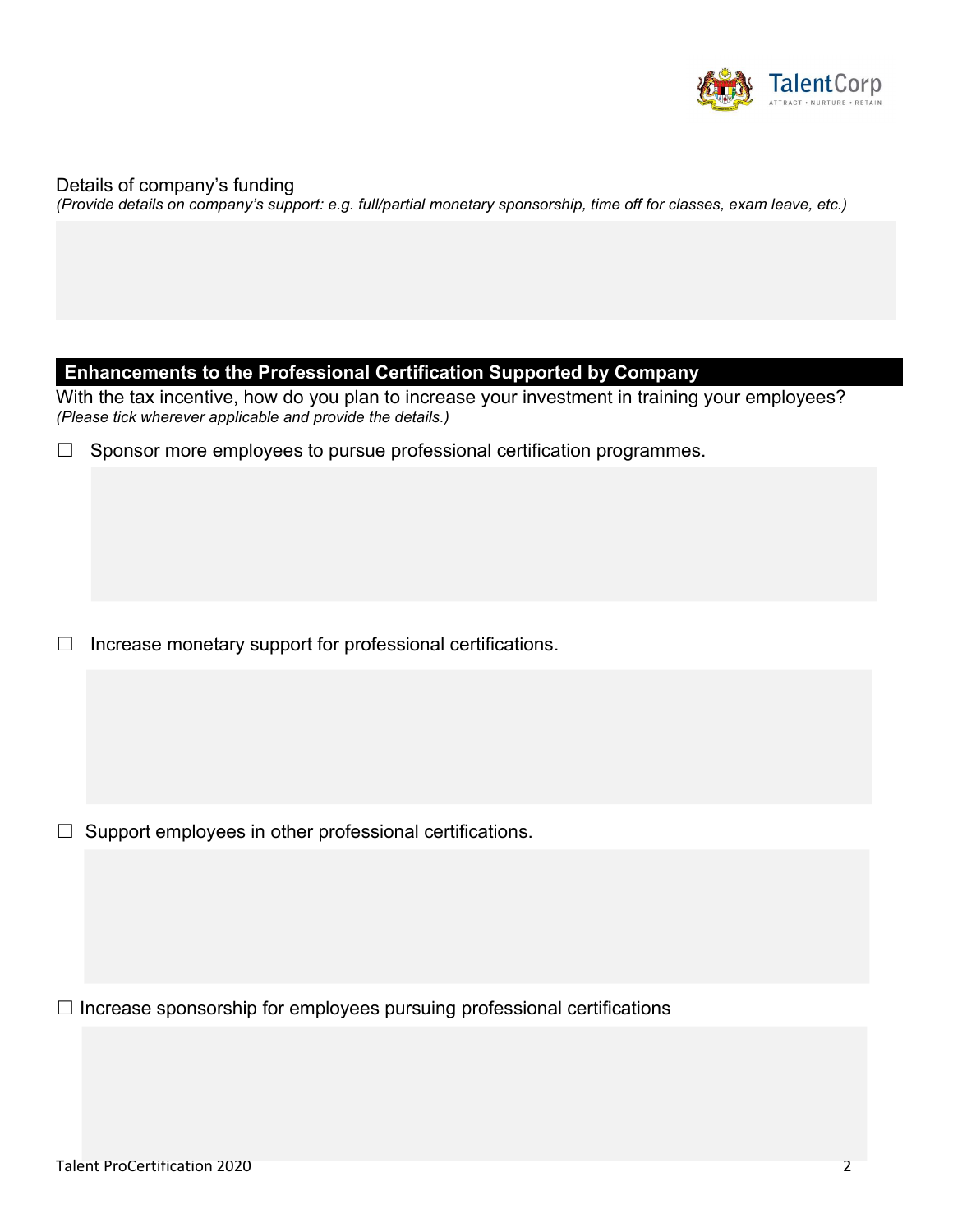

 $\Box$  Enhance employee policies on professional certification support (e.g. study leave, exam leave).

☐ Others (Please specify).

# Declaration

We hereby acknowledge that the information stated in this application and accompanying documents are complete and correct to the best of our knowledge and we have not withheld / distorted any materials or facts.

We acknowledge that TalentCorp reserves the right to reject this application if the information stated and / or accompanying documents have not met the relevant guidelines and / or information provided were to be found falsified.

| Prepared by: | <b>Approved by:</b> |
|--------------|---------------------|
| Signature:   | Signature:          |
| Name:        | Name:               |
| Designation: | Designation:        |
| Date:        | Date:               |
|              |                     |